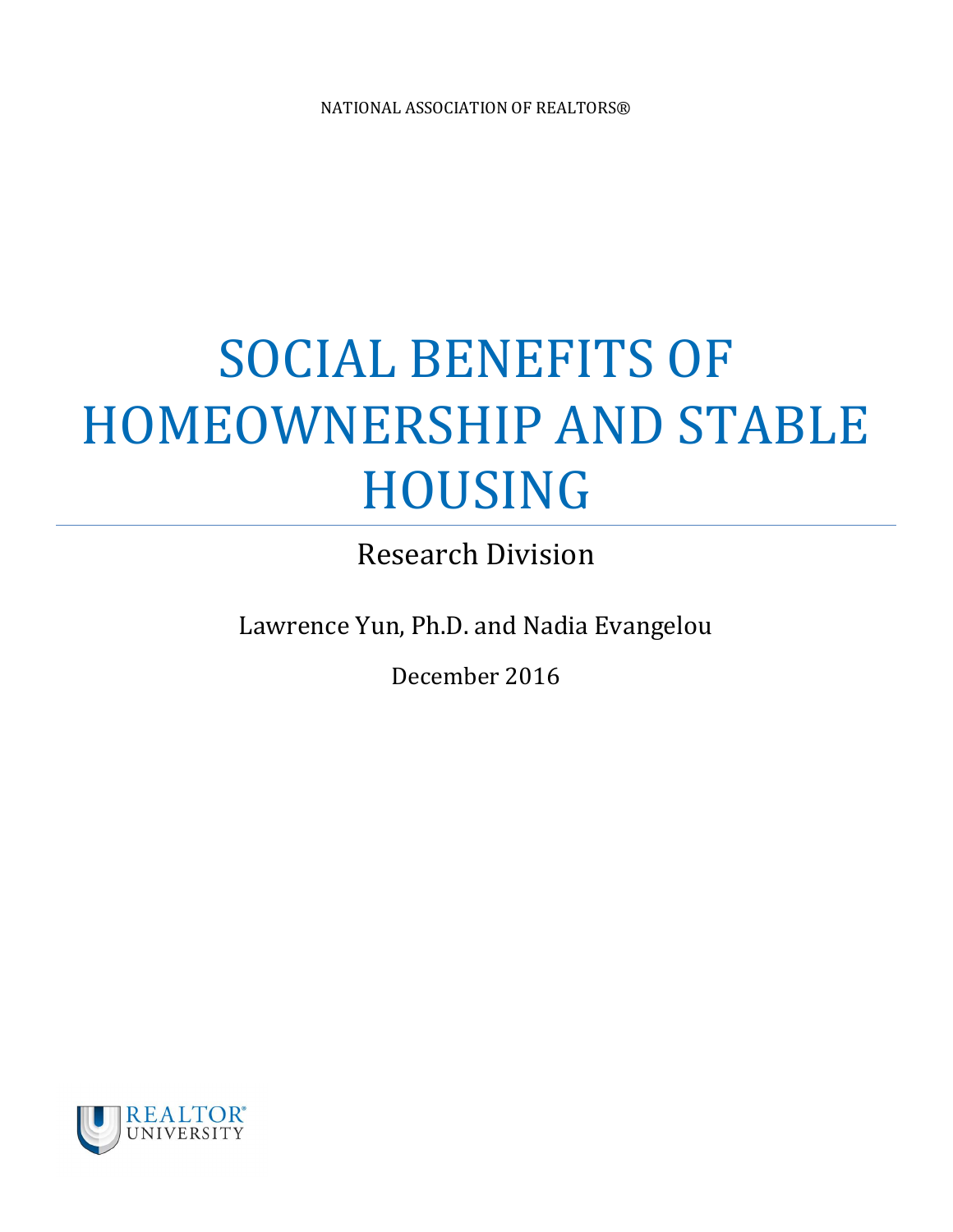#### INTRODUCTION

Research has consistently shown the importance of the housing sector on the economy and the long-term social and financial benefits to individual homeowners. The economic benefits of the housing market and homeownership are immense and well-documented. The housing sector directly accounted for approximately 15.6 percent of total economic activity in 2015. Household real estate holdings totaled \$22.5 trillion in the last quarter of 2015. After subtracting mortgage liabilities, net real estate household equity totaled \$13.0 trillion.

In addition to tangible financial benefits, homeownership brings substantial social benefits for families, communities, and the country as a whole. Because of these societal benefits, policy makers have promoted homeownership through a number of channels. Homeownership has been an essential element of the American Dream for decades and continues to be so even today.

The purpose of this paper is to review existing academic literature that documents the social benefits of homeownership. Furthermore, this paper examines not only the ownership of homes, but also the impact of stable housing (as opposed to transitory housing and homelessness) on social outcomes, looking specifically at the following outcome measures:

- Educational achievement;
- Civic participation;
- Health benefits;
- Crime;

 $\overline{a}$ 

- Public assistance; and
- Property maintenance and improvement.

In general, research supports the view that homeownership brings substantial social benefits. Because of these extensive social benefits - what economists call positive externalities - policies that support sustainable homeownership are well-justified<sup>1</sup>.

correlation is simply capturing the impact of higher income, education, and the like. To isolate the impact solely attributable to homeownership and/or stable housing, it is important to control for factors that are generally present with homeownership (like higher income and older age). Carefully executed research, as documented below, takes these and many other factors into account to isolate the impact of homeownership on social outcomes.

Suggested Citation: Yun, L., & Evangelou, N. (2016). Social Benefits of Homeownership and Stable Housing. National Association of Realtors.

<sup>1</sup> There is a strong correlation between homeownership with income, education, age, marital status, and several other factors. Therefore, a strong correlation between homeownership and social outcome variables may simply be superfluous in that the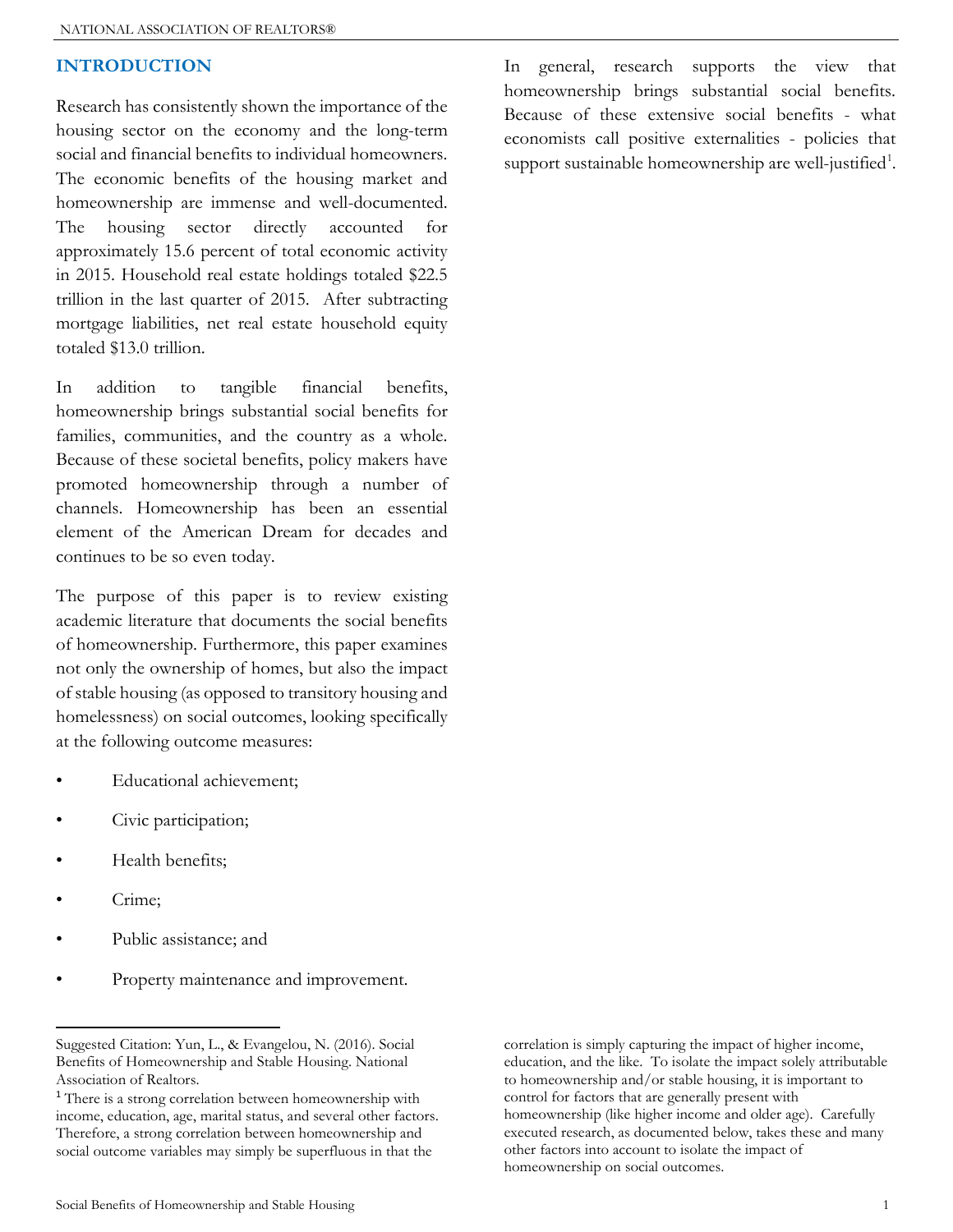### TRENDS IN HOMEOWNERSHIP

The prevalence of homeownership is not universal. Across different demographic groups and even within different regions of the country, the homeownership rate varies widely. Many of these gaps are long standing. Therefore, the social benefits of homeownership differ widely from community to community.

Less than half of Americans owned their homes at the beginning of the 20th century (see Exhibit 1). Homeownership remained fairly stable until the onset of the Great Depression, during which many homeowners lost their homes. In the subsequent two decades following creation of FHA low down payment home loans and the GI Bill for veterans returning from World War Two the homeownership rate rose dramatically with the rate easily topping 60 percent by 1960. Modest gains were made during the 1960s, 1970s and 1980s.

However, during the early 1990s, the homeownership rate once again trended upward as mortgage rates steadily declined and the economy expanded at rates not experienced in many years. By 2004, 69 percent of Americans owned their homes – a record high. In part due to the housing crisis and Great Recession and in part due to population growth among minority groups that have historically had lower homeownership rates, the homeownership rate declined to 63.7 percent as of the end of 2015.

Based on the HOME Survey<sup>2</sup>, 86 percent of current renters want to own a home in the future, and for young renters, age 34 and younger, this share was 96 percent. Thus, the desire for homeownership remains strong.



**Exhibit** 1

2 Homeownership Opportunities and Market Experience

 $\overline{a}$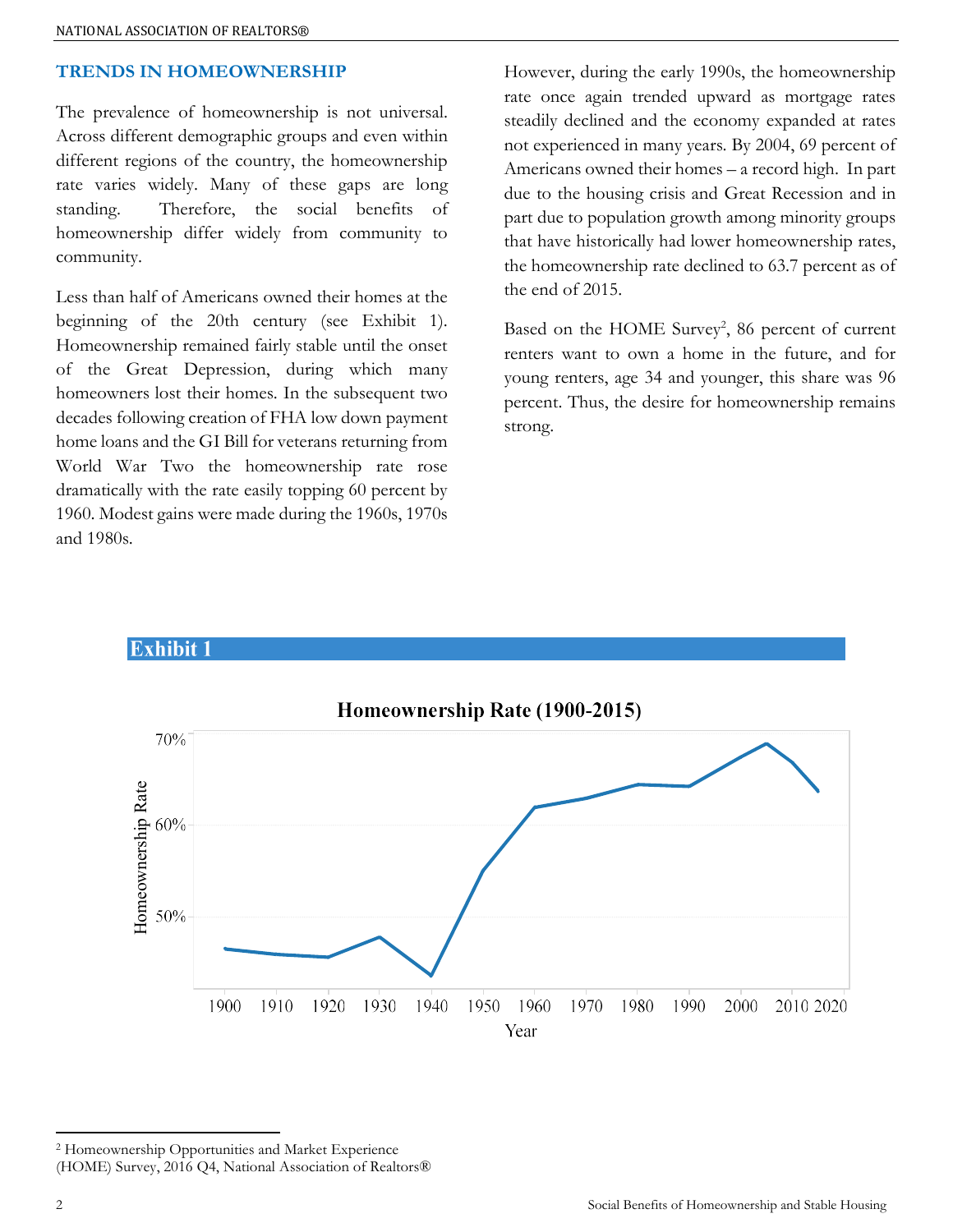Minorities have made marked progress in homeownership in recent years (see Exhibit 2). But even with these gains, the homeownership rate among minorities still lags significantly behind that of whites. In 2015, fewer than half of African-American and Hispanic households owned their homes. In contrast, 71 percent of non-Hispanic whites were homeowners.



Source: American Community Survey (2015)

A large part of the gap in homeownership among minorities can be attributed to differences in economic circumstances and the age composition of minority populations. Income and wealth holdings among minorities are typically lower than that of whites. Furthermore, there is a disproportionately higher share of younger households – who are less likely to be homeowners – among minorities. Finally, a large number of minorities, particularly Asians and Hispanics, live in less affordable urban centers on both the East and West coasts. Even after adjusting for financial and demographic factors, minorities would have a lower homeownership rate than whites.

Recent research suggests that targeting discrimination in housing and mortgage markets or targeting renters' lack of information about the home buying process would contribute to a narrowing of racial gaps in homeownership. Also important are efforts to reduce differences in household circumstances by race and ethnicity—including wealth, income, and marital status—that account for a large majority of observed differences in homeownership rates (Haurin et al., 2007).

One of the primary drivers of homeownership is income. As Exhibit 3 shows, the homeownership rate is less than 35 percent for households in the lowest income bracket while it approaches 90 percent for those in the top income bracket. Higher income clearly widens the choice of available homes for purchase and increases the likelihood that a household will qualify for a mortgage. While homeownership is not limited to those with higher incomes, households with lower incomes face barriers such as too few homes in lower price ranges in locations near their place of employment.



Source: American Community Survey (2015)

A home purchase entails substantial transaction costs, as measured both in financial resources and search time; therefore, it is rational for people who are expecting to move frequently to forego homeownership. Younger households are more mobile because they are more likely to be single and more likely to change employers. As a result, mobility rates decline as age rises. According to the U.S. Census Bureau, about one-quarter of those aged 20 to 29 years moved during 2014-2015 while only 5 percent of those aged 55 and over moved during the same year<sup>3</sup>. Another way to think about mobility rates is to translate them into an estimate of tenure. If the mobility rates for 2014-2015 were consistent for the whole population, those in the 20 to 29 age-group would move once every four years whereas those aged 55 and over would move only once every 20 years. Higher mobility rates among young people contribute to lower homeownership rates for this group. In addition, due to the large upfront cost associated with purchasing a first

<sup>&</sup>lt;sup>3</sup> The Current Population Survey, Geographical Mobility 2014 to 2015, Table 1.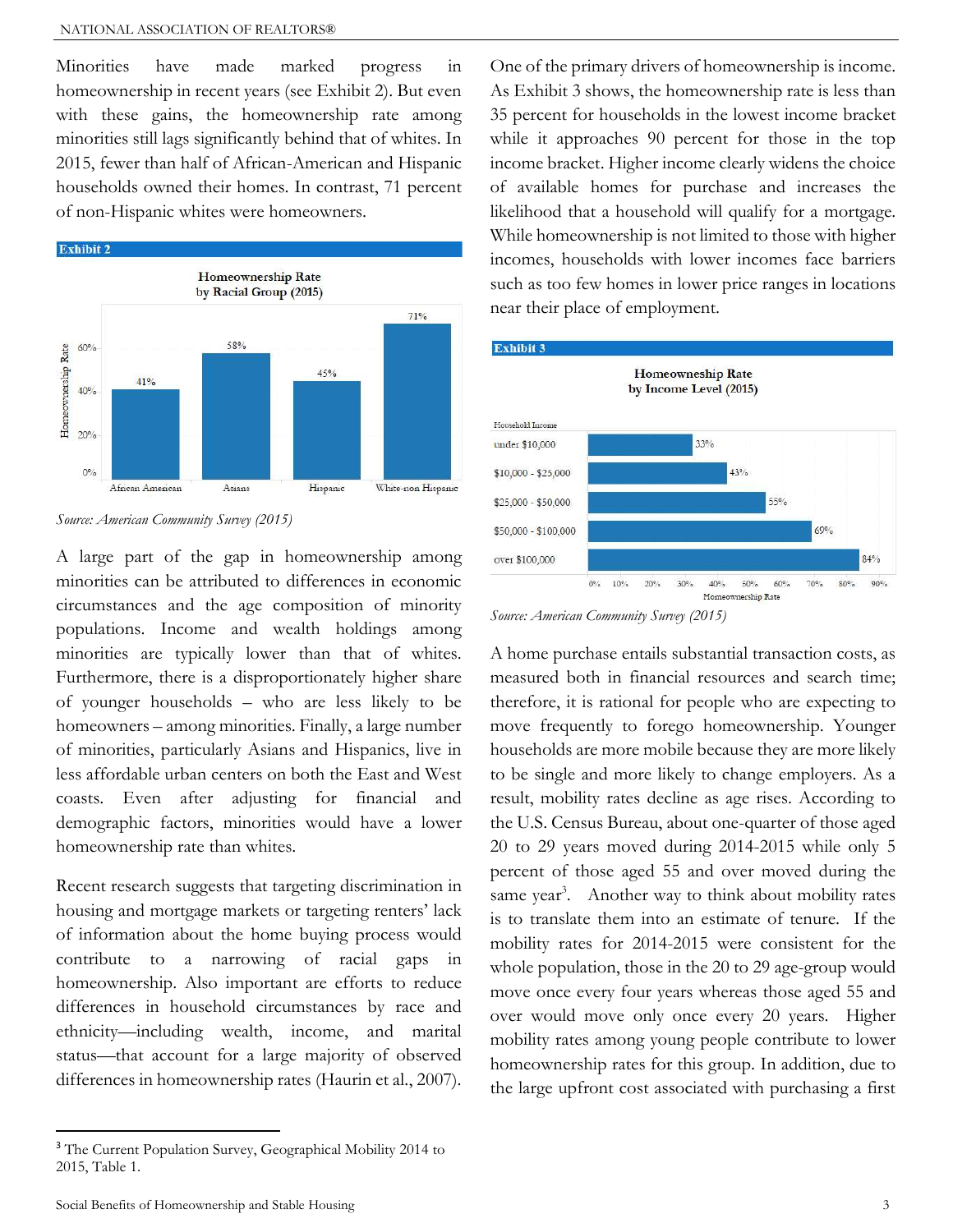home, households need time to accumulate necessary savings. Therefore, as Exhibit 4 depicts, it is not surprising to see that homeownership rates rise with the age of households.



Source: U.S. Census Bureau, Housing Vacancies and Home Ownership (2015)

#### HOMEOWNERSHIP AND STABLE HOUSING

Homeownership and stable housing go hand in hand. Homeowners move far less frequently than renters, and hence are embedded into the same neighborhood and community for a longer period. While five percent of owner-occupied residents moved from 2014 to 2015, nearly 25 percent of renters changed residential location<sup>4</sup>. The key reason for the higher "mover rate" among renters is the fact that renters are younger – that is, changing and searching for ideal jobs, not yet married, and hence, literally, less committed. The mover rate or percentage of people changing residence, among 20-to-24 year-olds was 23 percent, and for 25-to-29 year-olds it was 24 percent, as shown in Exhibit 5. The mover rate then declines rapidly from 17 percent for those in their early 30s to 4 percent for those 65 years or older.

As to why people move, the predominant reason given by Current Population Survey respondents in 2015 was housing-related. Almost 60 percent said they moved to a better home, a better neighborhood, or into cheaper housing. The second most popular reason cited was family-related at 31 percent. Work-related reasons (new job, lost job, easier commute, retired, etc.) were reported by 21 percent of respondents. Very few indicated change of climate and health reasons for moving.

Poverty status and marital status also have strong relationships with mobility. The mover rate among those living below the poverty level was almost twice as high as those living above the poverty line. By contrast, the mover rate for married-couple family households was approximately half the rate compared with households living in other arrangements.

To determine the impact of homeownership on mobility, it is necessary to employ a mathematical regression model to isolate the impact of individual variables. Just because renters are five times more likely than homeowners to move, does not mean that the renters are moving because of their tenure status. High renter mobility could be a result of renters being young and not married. The Census report, after employing such a technique, found that homeownership does have a statistically significant impact of lowering the mover rate.<sup>5</sup> That is, among people of the same age, same income, and same marital status, a person was significantly more likely to change residence in a given year if he or she was a renter rather than a homeowner. Homeowners bring stability to neighborhoods.

<sup>4</sup>The Current Population Survey, Geographical Mobility 2014 to 2015, Table 1.

<sup>5</sup> Geographical Mobility 2008 to 2009, Census Report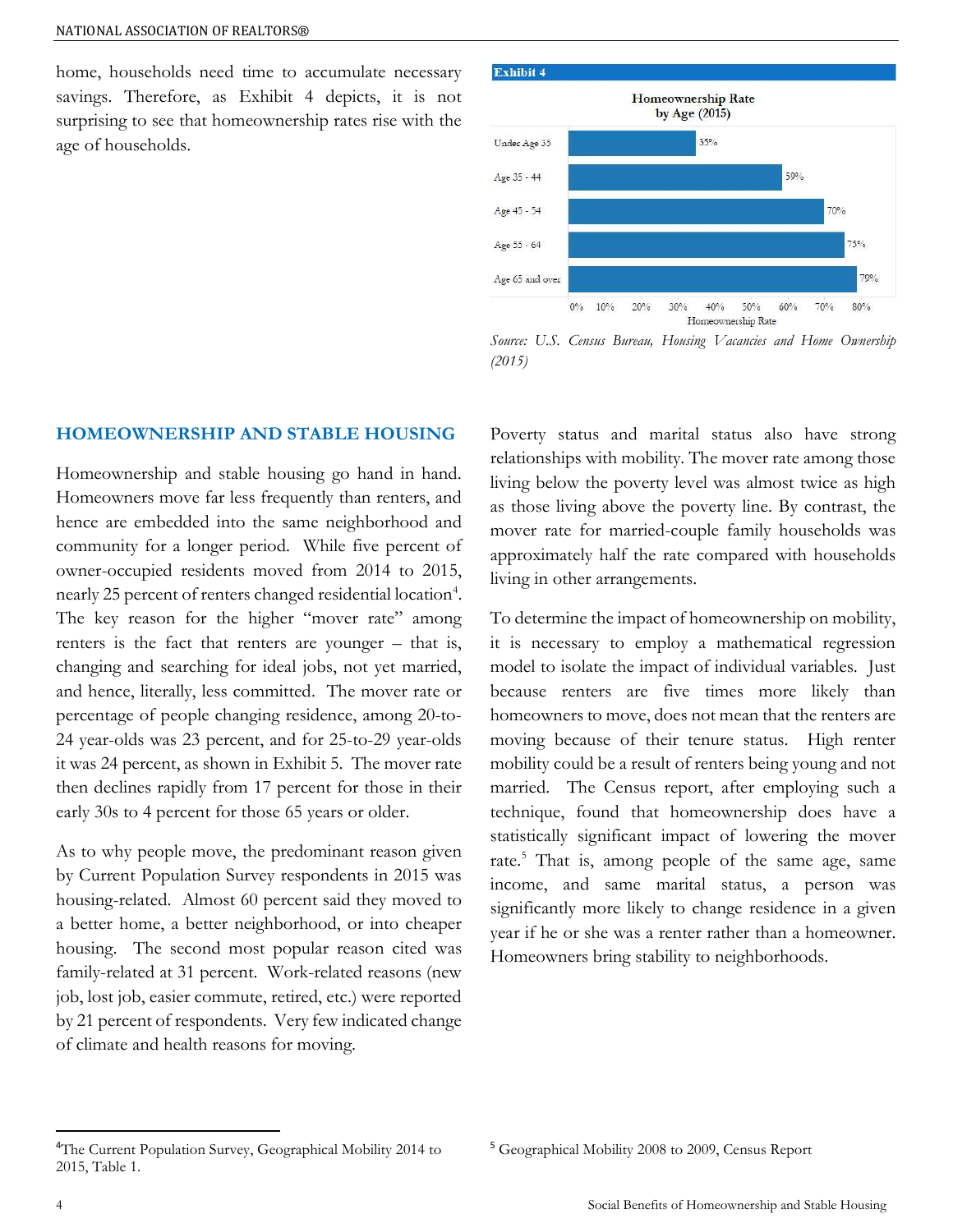#### **Exhibit 5**



Mover Rate (percentage of people changing residence) by Age 2014-2015

Source: U.S. Census Bureau, Current Population Survey, 2015

Based on prior research, homeownership provides social benefits. Many sociology studies have found that residential stability strengthens social ties with neighbors (Warner, B.; P. Roundtree, 1997). Other research has focused on how mobility diminishes the depth of social ties because there is less time to build long-term relationships. Sampson et al. (1997) argue that social cohesion and strong ties are paths through which resources for social control are made.

As we shall see, the purported benefits of homeownership may partly arise not directly from ownership, but from greater housing stability and social ties associated with less frequent movements among homeowners. Lindblad et al. (2013) say that the impact of homeownership operates through collective efficacy, which is measured by specifying a new role for sense of community as social cohesion. In sociology, collective efficacy refers to the idea that a community can influence the behavior of members of the

community to promote a safe and orderly environment. Therefore, policies to boost homeownership can raise positive social outcomes, but only to the extent that homeownership brings housing stability.

However, in recent years many have questioned the role of homeownership due to the housing downturn and foreclosure crisis. Thus, a related question is: do the social benefits of homeownership from the past still apply? Did the recent decline in home prices and increase of mortgage delinquency affect the social benefits of homeownership? With respect to the new conditions of the real estate market, the current report provides an updated review of the literature of the social benefits of homeownership. Let's take a better look at the social benefits of homeownership after the recent housing crisis.

# HOMEOWNERSHIP AND EDUCATIONAL ACHIEVEMENT

In this section several prior studies on the relationship between homeownership and measures of educational achievement are discussed. Consistent findings show

that homeownership does make a significant positive impact on educational achievement. Less clear, however, is whether homeownership in itself, stable housing (i.e., less frequent residential change), or favorable neighborhood characteristics are the main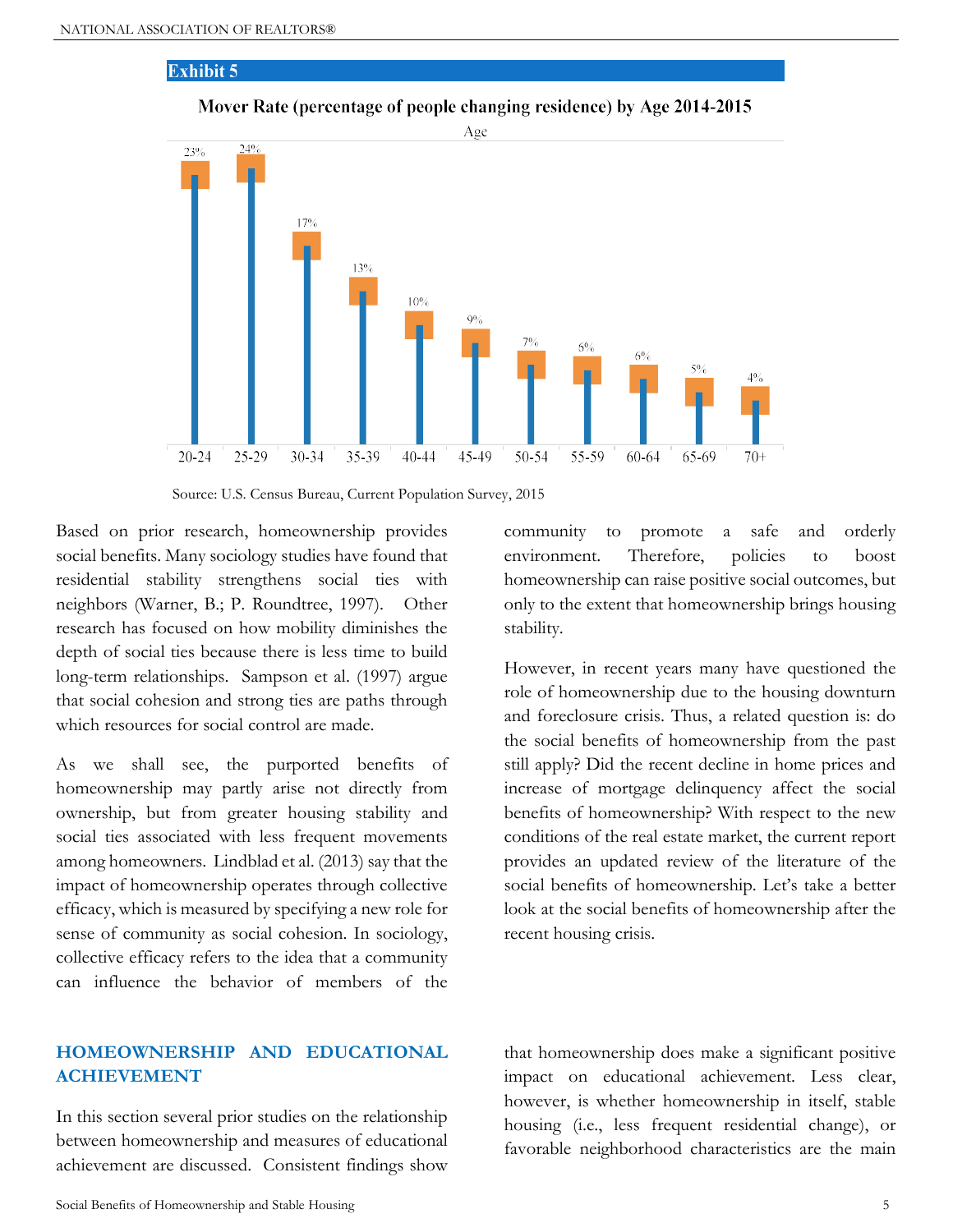underlying factors contributing to better educational outcomes.

Green and White (1997) found that homeowners have a significant effect on their children's success. The decision to stay in school by teenage students is higher for those raised by home-owning parents compared to those in renter households. Furthermore, daughters of homeowners have a much lower incidence of teenage pregnancy. The authors point to certain behavioral characteristics required of homeowners that get passed on to their children. First, a home purchase naturally involves one of the largest financial commitments most households will undertake. Homeowners, therefore, tend to minimize bad behavior by their children and those of their neighbors that can negatively impact the value of homes in their neighborhood. Second, homeowners are required to take on a greater responsibility such as home maintenance and acquiring the financial skills to handle mortgage payments. These life management skills may get transferred to their children. However, the causal link between homeownership and improved schooling performance is not completely clear. It could very well be that homeownership brings residential stability, and it is the stability that raises educational attainment. Such an interpretation would be consistent with a study by Harkness and Newman (2003) who found that, though homeownership raises educational outcomes for children, neighborhood stability further enhanced the positive outcome. In addition, a study by Hanushek et al. (1999) showed that changing schools negatively impacts children's educational outcomes particularly for minorities and low income families. Aaronson (2000) found that parental homeownership in low-income neighborhoods has a positive impact on high school graduation. But he cautioned that some of the positive effects may arise due to the greater neighborhood stability (less residential movement) and not necessarily to homeownership alone.

In another study by Harkness and Newman (2003), the authors examined whether children from lowerincome and higher-income families benefit equally from homeownership and found that for children growing up in families with incomes less than 150 percent of the federal poverty line, homeownership raises educational attainment, earnings, and welfare independence in young adulthood. These positive results do not extend to the long-term outcomes of children in families with incomes more than 150 percent of the poverty line, however. These findings suggest that homeownership effects are not only attributable to unobserved characteristics of homeowners, but also indicate causal effects.

In another study, Haurin et al. (2001), a higher overall quality of life among homeowners is believed to contribute to the well-being of both homeowners and their children in a number of ways. For example, young children of homeowners tend to have higher levels of achievement in math and reading and fewer behavioral problems (which often carry over into reduced deviant behavior in later years). Better social outcomes arise as parents provide a more supportive environment for their children. These factors, as well as many others, help explain increased educational attainment and higher lifetime annual incomes of homeowners' children. Research has also confirmed that access to economic and educational opportunities are more prevalent in neighborhoods with high rates of homeownership and community involvement (Ellen and Turner, 1997). Boehm and Schlottmann (1999) show that the average child of homeowners is significantly more likely to achieve a higher level of education and, thereby, a higher level of earnings. The authors further find the housing tenure of parents plays a primary role in determining whether or not the child becomes a homeowner.

A study examining whether homeownership has positive effects on the academic achievement of children finds significant effects of home environment, neighborhood quality, and residential stability on the reading and math performance of children between the ages of three and twelve (Mohanty and Raut, 2009). Because it appears that educational outcomes were strongly influenced by homeownership and residential stability, the authors suggest that government policies that promote homeownership or residential stability should be considered as part of any strategy to improve education.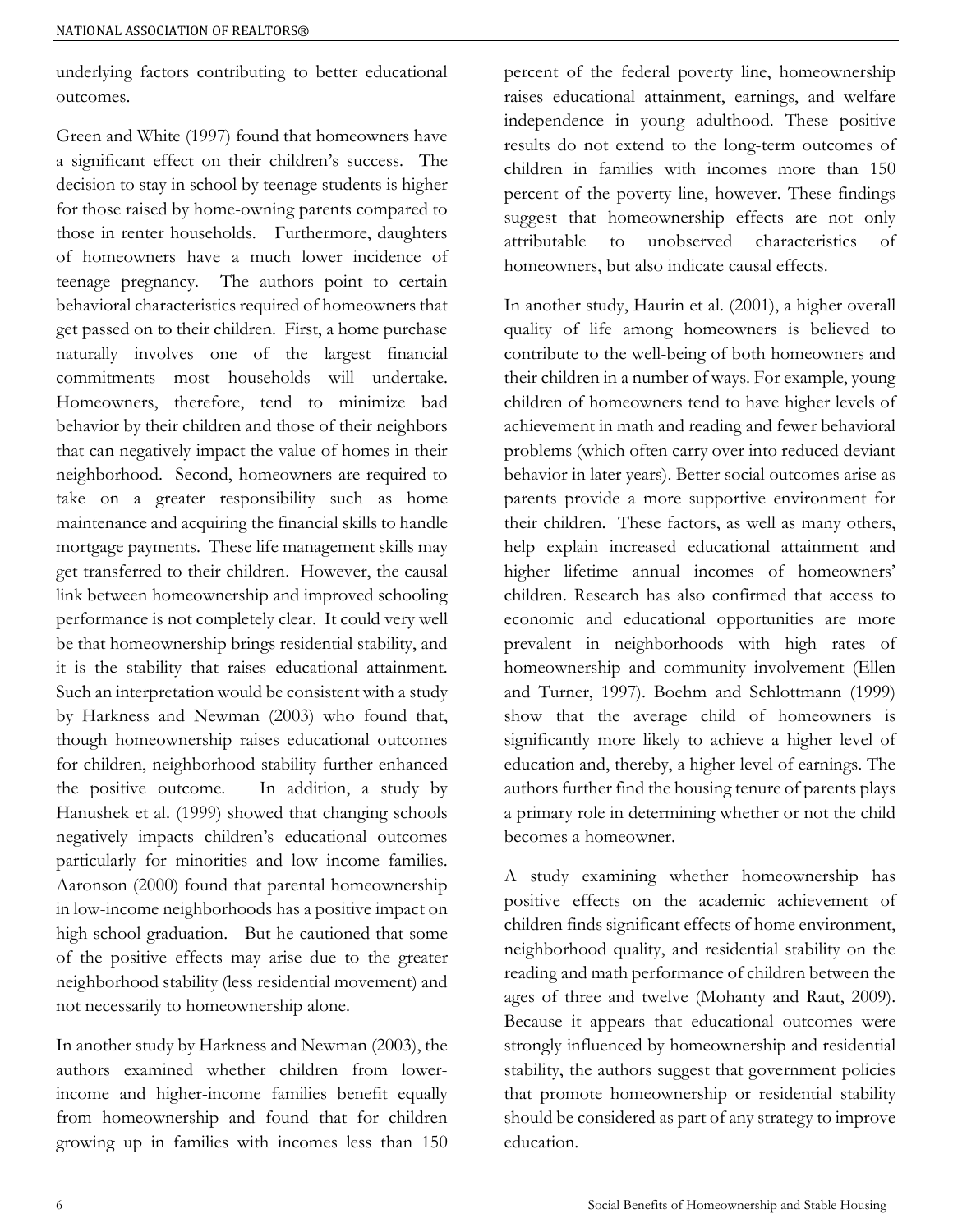Green et al. (2012) show that the act of saving has some association with child outcomes and specifically the degree to which children of homeowners drop out of high school by age 17. Using panel data, they conclude that the children of homeowners with down payments are generally less likely to drop out of school

#### HOMEOWNERSHIP AND PARENTING

Though the homeownership effect on success of children has been debated in academic literature, a recent study by Weiss et al. (2010) approached this question from a different perspective. Instead of trying to account for unobserved characteristics of homeowners, they examined whether there is a relationship between homeownership and engaged parenting behaviors in the home, school, and wider community for low to moderate income households. Researchers focused on four variables: parental school involvement, frequency of reading to child, child's participation in organized activities, and child's screen time (television viewing and playing videogames). Altogether, these measures reveal parenting behaviors broadly believed to be associated with positive child outcomes. The authors propose that homeownership provides for engaged parenting practices in two ways: economic and psycho-social. The economic impact of homeownership refers to the positive impact of nurturing neighborhoods. While both homeowners and renters may aspire to be engaged parents, homeowners likely live in neighborhoods with more opportunities for school involvement or participation in neighborhood activities. The psycho-social component refers to the idea that being a homeowner may limit the severity of economic hardships and the degree to which financial hardships result in psychosocial stress and disengaged parenting. This idea works through two channels. First, low- to moderate-income households that are able to buy a home have already found ways to manage their limited finances in order to become eligible for a mortgage. If such effective strategies are sustained, it could help reduce economic pressure. Second, they have greater access to formal

than those of renters. However, those parents who buy homes without making a down payment have children who behave like children of renters, and thus those children are more likely to drop out than homeowners with down payments.

credit to sustain the household during times of economic hardship, putting less strain on familial relationships and parenting. Homeowners in this study have higher adjusted net worth and liquid assets than renters. The authors, therefore, assume that homeownership promotes parental engagement by giving parents more options for managing financial hardships and reducing the severity of financial hardships when they do occur, thereby reducing stress and disengagement from children. It is important to emphasize, especially considering the housing crisis, that all of the homeowners studied received prime fixed-rate 30-year mortgages with a 38% debt-toincome criteria. Therefore, these homeowners have not experienced the financial shocks of interest rate adjustments or the stress of excessively high interest rates associated with many sub-prime mortgages. The results of the study suggest that children of selected homeowners are more likely to participate in organized activities and have less screen time when compared with renters. However, homeowners were found less likely to read to their children than renters. There was no effect of homeownership on parental school involvement. On the whole, their findings suggest that homeownership and financial stability may create opportunities for parents to engage in some positive parenting behavior. As noted, the group of homeowners surveyed in this study was less likely than renters to report financial hardships. The authors suspected that these financial stressors may reduce the ability of renters to afford organized activities for their child. Screen time, on the other hand, is relatively inexpensive for most families.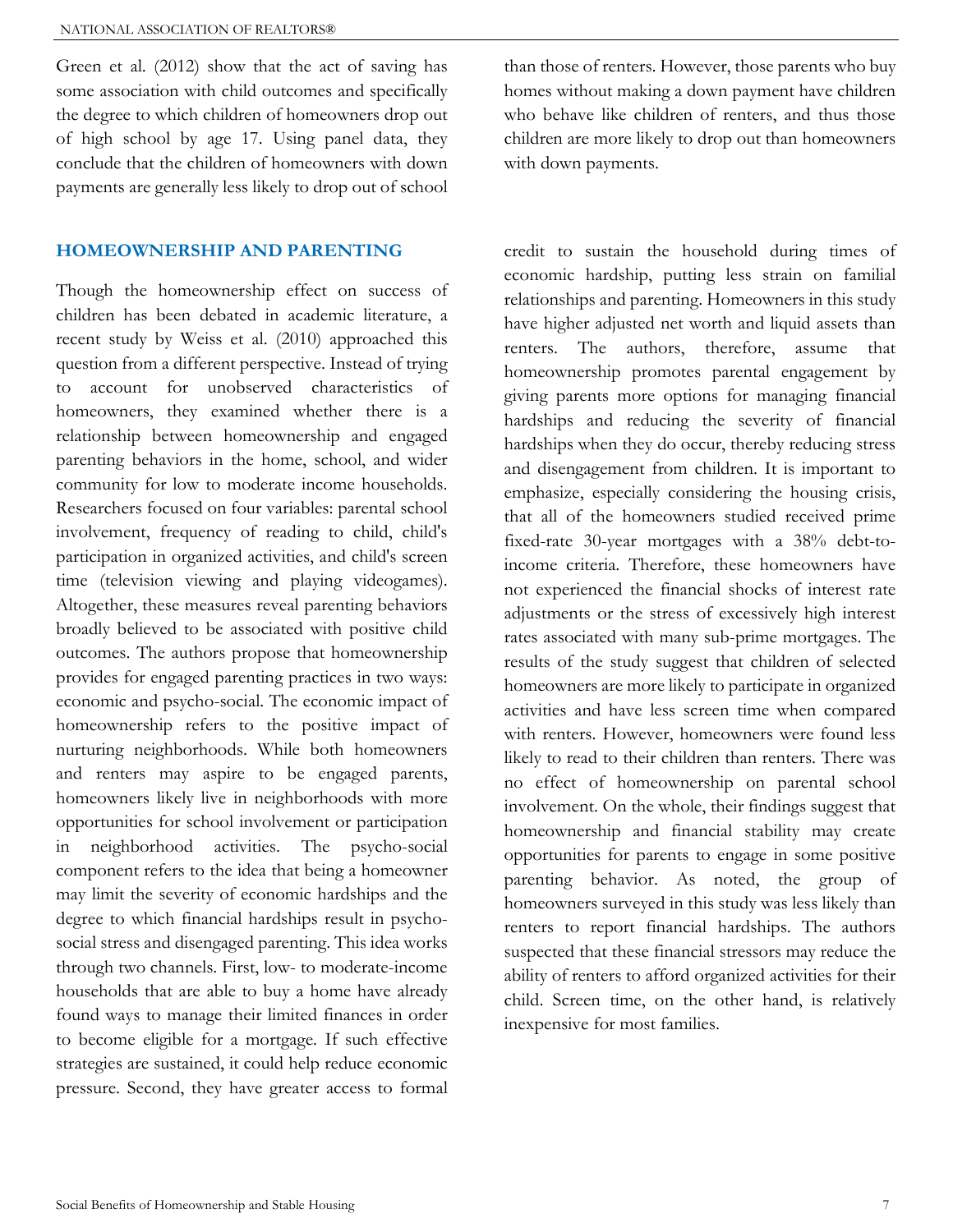# HOMEOWNERSHIP AND CIVIC PARTICIPATION

Homeowners have a much greater financial stake in their neighborhoods than renters. With the median national home price in 2015 at \$223,900, even a 5 percent decline in home values will translate into a loss of more than \$11,195 for a typical homeowner. Because owners tend to remain in their homes longer, they add a degree of stability to their neighborhood. Based on two studies by Rossi et al. (1996) and Rohe et al. (1996), homeowners also reap the financial gains of any appreciation in the value of their home, so they also tend to spend more time and money maintaining their residence, which also contributes to the overall quality of the surrounding community. Renters, with less wealth tied to a specific locality, have less incentive to protect the value of their property via the political process. The right to pass property to an heir or to another person also provides motivation to homeowners to properly maintain the property.

The extent of community involvement and the benefits that accrue to society are hard to measure, but several researchers have found that homeowners tend to be more involved in their communities than renters. For example, homeowners were found to be more politically active than renters (Cox, 1982). Homeowners participate in elections much more frequently than renters. A study by Glaeser and DiPasquale (1998) found that 77 percent of homeowners said they had at some point voted in local elections compared with 52 percent of renters. The study also found a greater awareness of the political process among homeowners. About 38 percent of homeowners knew the name of their local school board representative, compared with only 20 percent of renters. The authors also found a higher incidence of membership in voluntary organizations and church attendance among homeowners.

Lindblad and Quercia (2015) found that the association of homeownership with civic engagement is driven by the amount of time lived in the home and the sense of control that ownership imbues. Findings suggest that "the association of the homeownership with nonfinancial benefits changes with the structure of the dwelling". While detached dwellings seem to discourage social involvement, "detached housing is associated with a decrease in the effect of homeownership on health and civic engagement". Thus, analysis suggests that the impact of homeownership on civic participation may be magnified in attached structures such as condominiums and townhomes.

There also is some evidence that homeownership programs may result in increased property values near subsidized or locally assisted homeownership sites and can, under the right circumstances, draw other nonhousing investment to the community (Ellen et al., 2001).

Two other recent studies examined civic engagement and social capital of homeowners. Rotolo et al. (2010) looking at civic engagement investigated whether people volunteer more if they have a stake in the community such as owning a home. The authors argued that homeowners have a stake in the community given that a home is a unique investment where the asset is tied to a fixed geographical location and consequently the value of the property is determined by the condition of the neighborhood in which it is located and the social institutions that serve its residents. The study found that simply owning a home increases the number of hours volunteered, but low-value homeowners do not volunteer any more or less than high-value homeowners. Thus, while homeownership increases the number of hours volunteered, home value itself has no impact on volunteering. Another important finding suggests that homeownership yields a positive influence on volunteering regardless of how long the homeowner has lived in the neighborhood. This result challenges previous studies which implied length of tenure was critical. The second study focusing on social capital discusses the importance of social networks and given the greater social network of homeowners, homeowners' resultant access to social capital (Manturuk et al., 2010). Social capital refers to social resources a person can access through contacts with others in his or her social networks. To differentiate between an individual's overall social capital and the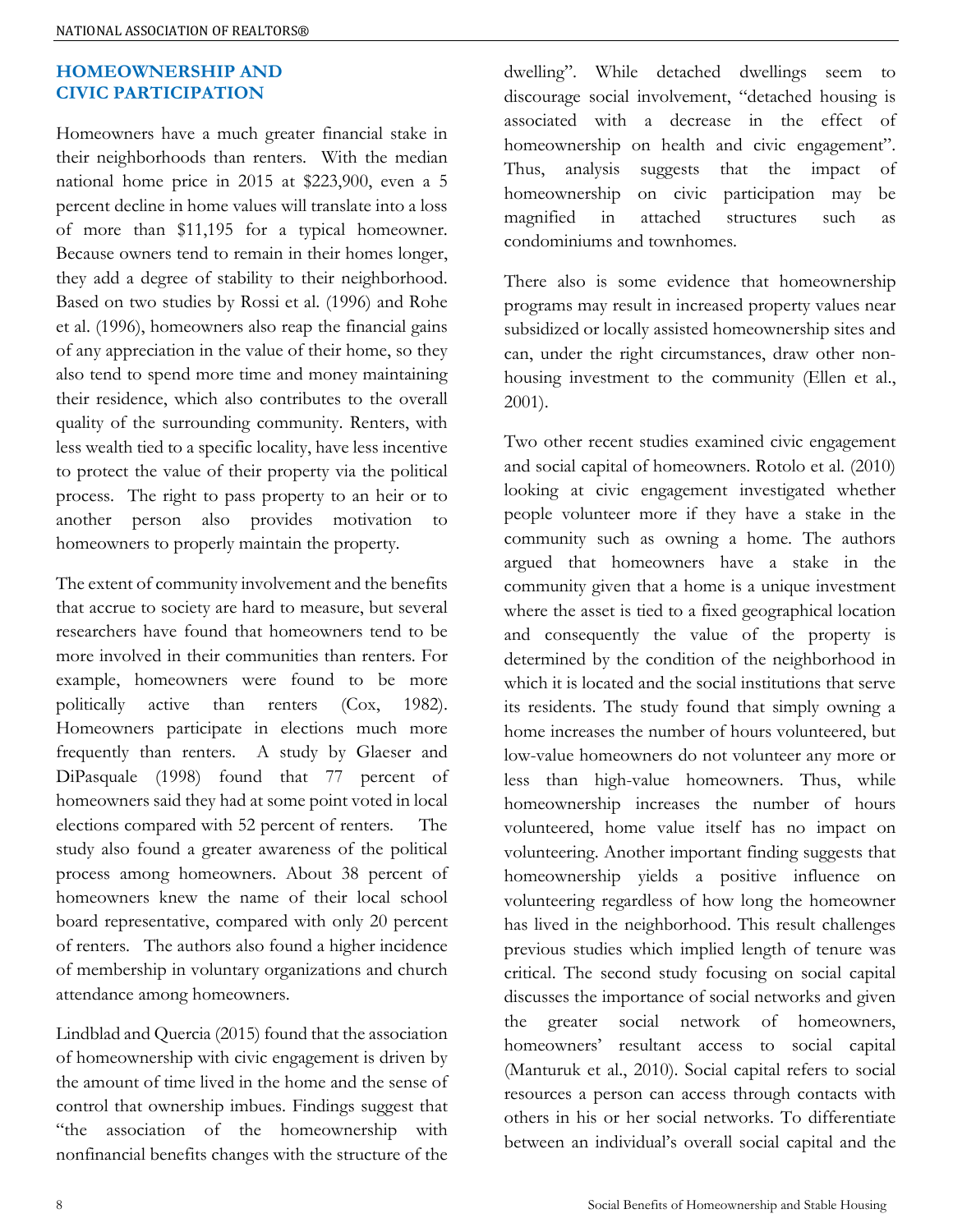social capital connected with his or her neighborhood, authors asked whether any of the people a respondent knows who could provide a given resource reside in his or her neighborhood. If homeownership creates social capital, homeowners are expected to have more overall social capital resources and also more resources within their neighborhoods. If homeownership only influences the geographical distribution of social capital, homeowners are expected to know more people in their neighborhoods but not more people overall. In other words, if homeownership produces beneficial social impacts associated with social capital, homeowner will have more social contacts inside and outside his neighborhood than renters. But if homeownership only fosters relationships within a neighborhood and there is not a greater social benefit to it, homeowners will only know more people in the neighborhood but not also outside of it. The results indicate that homeownership does create social capital and provide residents with a platform from which to connect and interact with neighbors. Neighborhood tenure duration has no impact on social capital acquired via social ties with neighbors. But, neighborhood group membership does, as does having a child in the home.

The study also discusses several interesting phenomena about homeownership and the power of attachment arising from homeownership. Homeowners in many ways identify with their neighborhood, whether through interaction with neighbors, membership in neighborhood groups or by selection of social ties with other homeowners. As the authors argue, homeowners are more likely to seek out opportunities to interact with their neighbors because they feel a sense of attachment to others who live near them, particularly in urban communities. Owning a home means owning part of a neighborhood, and a homeowner's feelings of commitment to the home can arouse feelings of commitment to the neighborhood, which, in turn, can produce interactions with neighbors. Overall, attachment to the neighborhood is stronger for homeowners and long-term renters than for more transient residents. Woldoff (2002) found that the strongest predictor of attachment is not a place

characteristic, but rather whether the person is a homeowner.

Another interesting point the authors made is that individuals select the people with whom they form social relationships within a social space that facilitates routine interaction with others. The most common place to form social relationships is the workplace. Like a workplace, homeownership serves to facilitate interactions within a neighborhood and open opportunities for the acquisition of social capital. However, based on Van Der Gaag and Snijders (2005), people also consider the potential long-terms costs and benefits, thus homeowners may see ties to other homeowners as more valuable because of a higher potential for longer-lasting relationships. As the authors further argue, both homeowners and renters are less likely to look for social ties with renters because renters are perceived as temporary residents.

Homeownership implies permanence, while renting implies mobility (Coffe, 2009). In fact, in a previous study, Coffe and Geys (2006) have found mobility does impact the creation of social capital. Communities with higher in-migration and out-migration were shown to have lower levels of social capital.

After the sharp decline of home prices, McCabe (2013) reevaluated the social role of homeownership by theorizing about the mechanisms through which homeownership increases civic engagement and decomposing the effect to account for both residential stability and locally dependent financial investments. In doing so, the study provided new empirical evidence about the role of homeownership as a catalyst for community participation. In particular, it identified two pathways–residential stability and financial investments in local communities–to explain higher rates of participation in local elections, neighborhood groups and civic associations among homeowners. The author concluded that residential stability increases the likelihood of electoral participation but is unrelated to participation in membership groups. By stabilizing households within communities, homeownership can help individuals overcome institutional barriers or develop social networks that lead them to participate in the formal political process. Interestingly, even after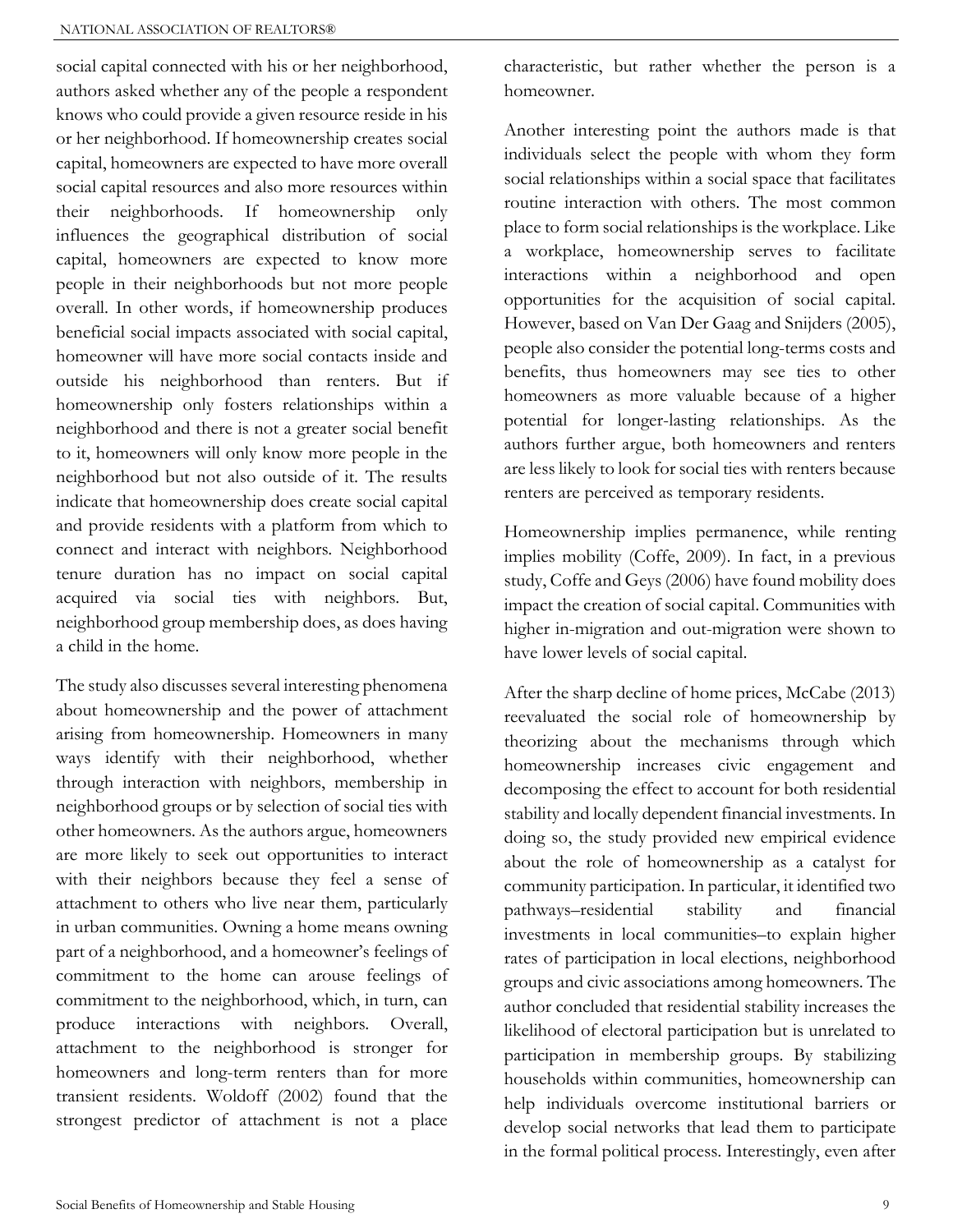accounting for their increased stability, the author reported that homeowners remain more likely to

## HOMEOWNERSHIP AND HEALTH BENEFITS

Research shows that homeownership has an impact on both physical and psychological health. Many studies have examined the impact of housing quality and crowding on physical health. According to Krieger and Higgins (2002), there is a strong positive relationship between living in poor housing and a range of health problems, including respiratory conditions such as asthma, exposure to toxic substances, injuries and mental health. Homes of owners are generally in better condition than those of renters (Galster, 1987). Rohe and Stewart (1996) found that homeowners, unlike renters and landlords, have both an economic and use interest in their properties. This combination seems to provide powerful incentives for owner-occupants to maintain their properties at a higher standard.

Focusing on middle-aged and older Americans, Hamoudi and Dowd (2013) examined the impact of the recent downturn on physical health outcomes for this group (born between 1924 and 1960). Findings reveal that increases in housing wealth were associated with better health outcomes for homeowners. Homeowners who lived in communities where prices increased rapidly had lower waist circumference and higher levels of self-reported and measured function, compared with those who lived in communities in the same metropolitan area where prices were more sluggish.

With respect to the impact of homeownership on psychological health, Rohe and Stegman (1994) found that low-income people who recently became homeowners reported higher life satisfaction, higher self-esteem, and higher perceived control over their lives. But the authors advised caution with respect to the interpretation of the causation since residential stability was not controlled for. Similarly, Rossi and Weber (1996) concluded that homeowners report higher self-esteem and happiness than renters. For example, homeowners are more likely to believe that participate in local elections, civic groups and neighborhood organizations than renters.

they can do things as well as anyone else, and they report higher self-ratings on their physical health even after controlling for age and socioeconomic factors. In addition to being more satisfied with their own personal situation than renters, homeowners also enjoy better physical and psychological health (Rohe et al., 2001). Another study showed that renters who become homeowners not only experience a significant increase in housing satisfaction, but also obtain a higher satisfaction even in the same home in which they resided as renters (Diaz-Serrano, 2009).

More recently, research examining the association of self-rated health with socioeconomic position has shown that social mobility variables, such as the family financial situation and housing tenure during childhood and adulthood, impacted one's self-rated health. In particular, the socioeconomic disadvantage indicated by not being able to save any money or not owning or purchasing a home, is negatively associated with excellent or very good self-rated health (Chittleborough et al., 2009). A similar examination, but looking at self-reported financial well-being, also showed that financial well-being depends on homeownership, the number of children, health insurance, age, and income (Penn, 2009).

Finnigan (2014) found that homeowners have a significant health advantage over renters, on average. Based on his analysis, homeowners are 2.5 percent more likely to have good health. The homeowner advantage is even larger, 3.1 percent, when adjusting for an array of demographic, socioeconomic, and housing–related characteristics. This research also points out that the relationship between homeownership and health benefits has large racial and ethnic disparities. White homeowners have an almost four percent higher probability of good health than comparable White renters. However, the impact of homeownership on the health condition of Black homeowners, while positive, is smaller than among Whites. Additionally, there is little evidence that Latino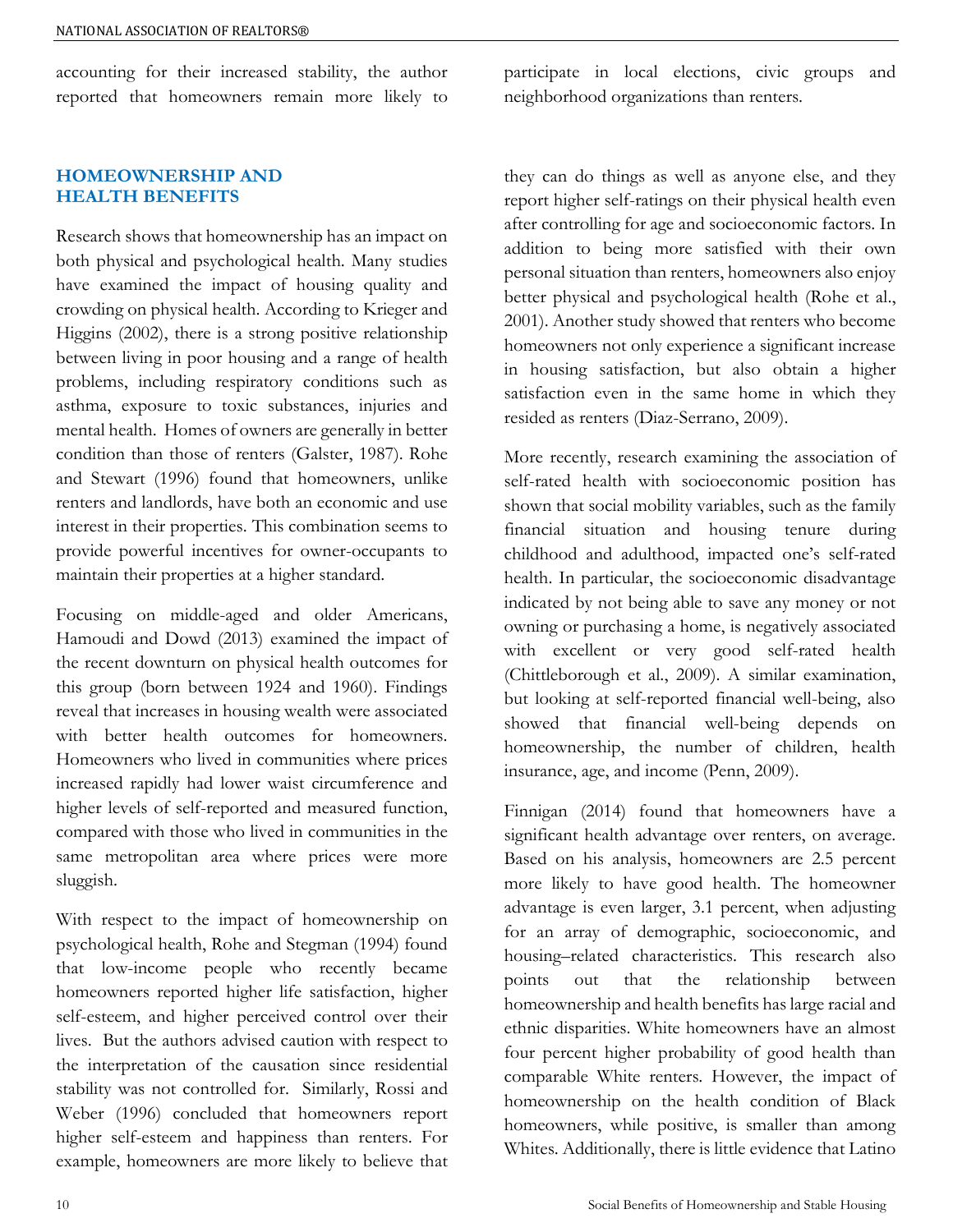and Asian homeowners experience a significant advantage. Thus, findings reveal that homeownership's significance as a health resource is stratified by race and ethnicity.

Because previous research demonstrated that homeownership's effects on health outcomes derived from the overall wealth-boosting effect of homeownership, researchers are now examining the effects of homeownership during the crisis, when many home owners experienced a loss in wealth as a result of ownership. Recent post-crisis studies tried to analyze the impact of the financial crisis on the relationship between homeownership and mental health. Some of those studies showed positive psychological health effects from homeownership while other studies turned their attention to examining the negative impacts of homeownership on mental health.

Manturuk (2012) studied the relationship between homeownership, sense of control and mental health. Based on the findings, the increased sense of control that comes from homeownership entirely explains the decrease in mental health difficulties. In light of the recent housing downturn and rising mortgage delinquencies, the author also examined if the effects of homeownership on health vary based on mortgage delinquency. He found that homeowners who experienced a mortgage delinquency had a lower sense of control than homeowners who had never been delinquent, while homeowners with a minor delinquency had a higher sense of control then renters. Thus, the sense of control is partially mediated by housing experiences. The current study not only demonstrates that homeownership reduces the risk of mental health difficulties but also shows that the sense of control is the causal mechanism of this impact. Moreover, in a separate study, Manturuk et al. (2012) studied how homeowners and renters were impacted by the financial crisis in 2009. Their findings indicate that while both renters and owners experienced similar levels of financial hardship, the homeowners were less psychologically stressed overall and reported feeling more satisfied with their financial situation.

In contrast, other studies have linked mortgage foreclosure and mortgage delinquency with psychological stress. Menzel et al. (2011) studied the association of changes in foreclosure rates and medical diagnoses using hospital discharge data. Examining the period between 2005–2008, the authors studied whether changes in foreclosure rates were related to stress-related diagnostic measures at the zip code level. Currie and Tekin (2015) also linked foreclosure rates to measures of stress-related health using data on all foreclosures and all hospital and emergency room visits from four states that were among the hardest hit by the foreclosure crisis. Both studies found a positive association between foreclosure rates and health issues. However, their findings are based on aggregate data. This means that individual foreclosed homeowners cannot be associated with stress disorders. In other words, aggregate data cannot determine whether there is causality between home foreclosure and psychological stress or whether other factors present and unaccounted for were causing both the spike in foreclosures and the spike in stress disorders. After reviewing a fairly extensive list of literature on foreclosure and health, Tsai (2015) concludes that, to date, there has been no systematic assessment of the effects of foreclosure on health and mental health.

Finally, Lindblad and Quercia (2015) present models that estimate the direct, indirect and total effects of homeownership on health. Given that financial benefits explain the positive homeownership effect on health, their findings suggest that there is no association of homeownership with health outcomes when homeowners report low or negative home equity. Therefore, it seems that the indirect effect of homeownership through the sense of control depends on home equity. As home equity depends largely on house prices, these findings support the notion that neighborhood house price declines, which can be exacerbated by foreclosure sales, can negatively influence health.

Thus, early studies of homeownership and health outcomes found that homeowners and children of homeowners are generally happier and healthier than non-owners, even after controlling for factors such as income and education levels that are also associated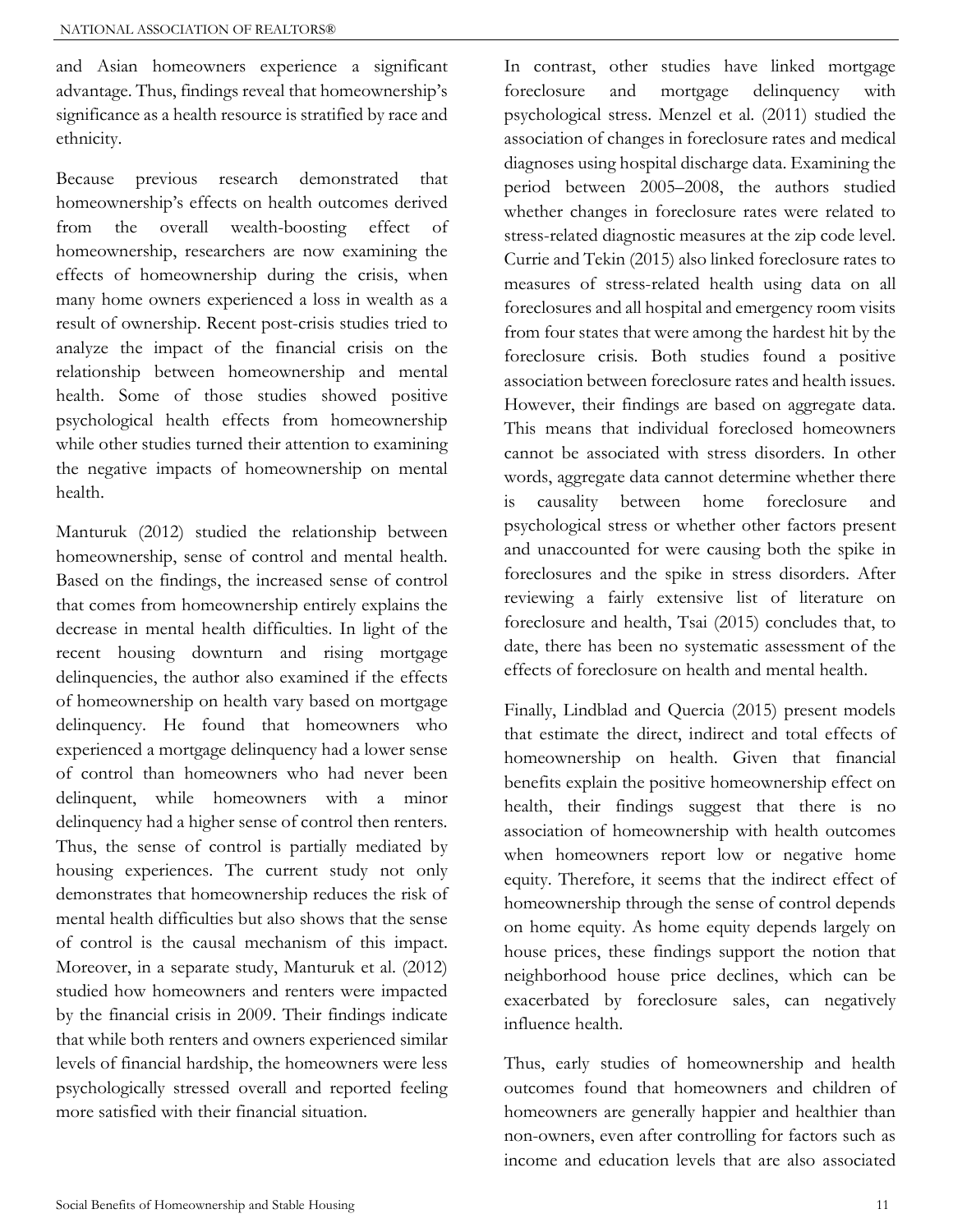with positive health outcomes and positively correlated with homeownership. More recent studies have found that the wealth building effect of homeownership and the sense of control it provides to homeowners in a stable housing market affect homeowners' mental and physical health in a positive way. However, the literature is mixed in times of housing market

# HOMEOWNERSHIP AND CRIME

Homeowners have a lot more to lose financially than do renters. Property crimes directly result in financial losses to the victim. Furthermore, violent nonproperty crimes can impact the property values of the whole neighborhood. Therefore, homeowners have more incentive to deter crime by forming and implementing voluntary crime prevention programs.

Research on crime and homeownership shows that homeowners are far less likely to become crime victims. A study of both property and violent crime in New York City suburbs found that homeowners encountered significantly lower crime rates even after controlling for other socioeconomic variables (Alba et al., 1984). Glaeser and Sacerdote (1999) also found a lower incidence of crime victims among homeowners.

From sociological literature on social disorganization, research by Miles-Doan (1998) showed residential mobility as a contributing factor for the higher violence rate by spouses and intimates. In a similar vein, a study by Kubin (2003) found that residential mobility is significantly and positively related to homicides.

The results are congruent with sociologists' theories of social disorganization, or a breakdown in social bonds, family and neighborhood association (Shaw and McKay, 1942). A high level of social disorganization is said to exist where there is a high level of deviance in social norms and a lack of community to realize common values. Crime, suicide, juvenile delinquency, teen pregnancy and drug usage are all the consequences of social disorganization. The generally accepted causes of social disorganization include poverty, low educational attainment, family disruption, and racial segregation in urban life. In addition, frequent instability. While some studies showed that homeowners fared better than renters during the recent housing crisis, other studies suggest that areas of high housing distress also had high rates of mental health and stress-related diagnoses. More research is needed on the relationship of health outcomes and homeownership.

residential mobility is also considered one of the key causes of social disorganization.

For example, one of the first college textbooks on the subject, appropriately titled Social Disorganization, mentions crime, unemployment, divorce, venereal disease, illiteracy, undernourishment, and *mobility* and transiency as indications of a disorganized society (Elliot and Merrill, 1941). In another study Bursik (1999) showed the link between mobility and crime.

A stable neighborhood, independent of ownership structure, is also likely to reduce crime. It is easier to recognize a perpetrator of crime in a stable neighborhood with extensive social ties. Therefore, the empirical studies showing a lower crime rate among homeowners and people living in a stable housing environment are consistent with theories on social disorganization.

A more recent study by Lindblad et al. (2013) examined the link between homeownership, collective efficacy or the ability of a community to influence members' behavior to bring about social order—and subjective neighborhood crime and disorder taking into account the housing downturn and foreclosure crisis. Even though the role of homeownership was criticized, the authors concluded that both homeownership and collective efficacy lead to less neighborhood crime. Focusing on lower income households, the findings suggested that there is something about owning a home which produces socially desirable outcomes for lower income households and then reduces perceptions of neighborhood crime and disorder.

However, with respect to the housing crisis and the increased foreclosure rates, several studies readdressed the relationship between homeownership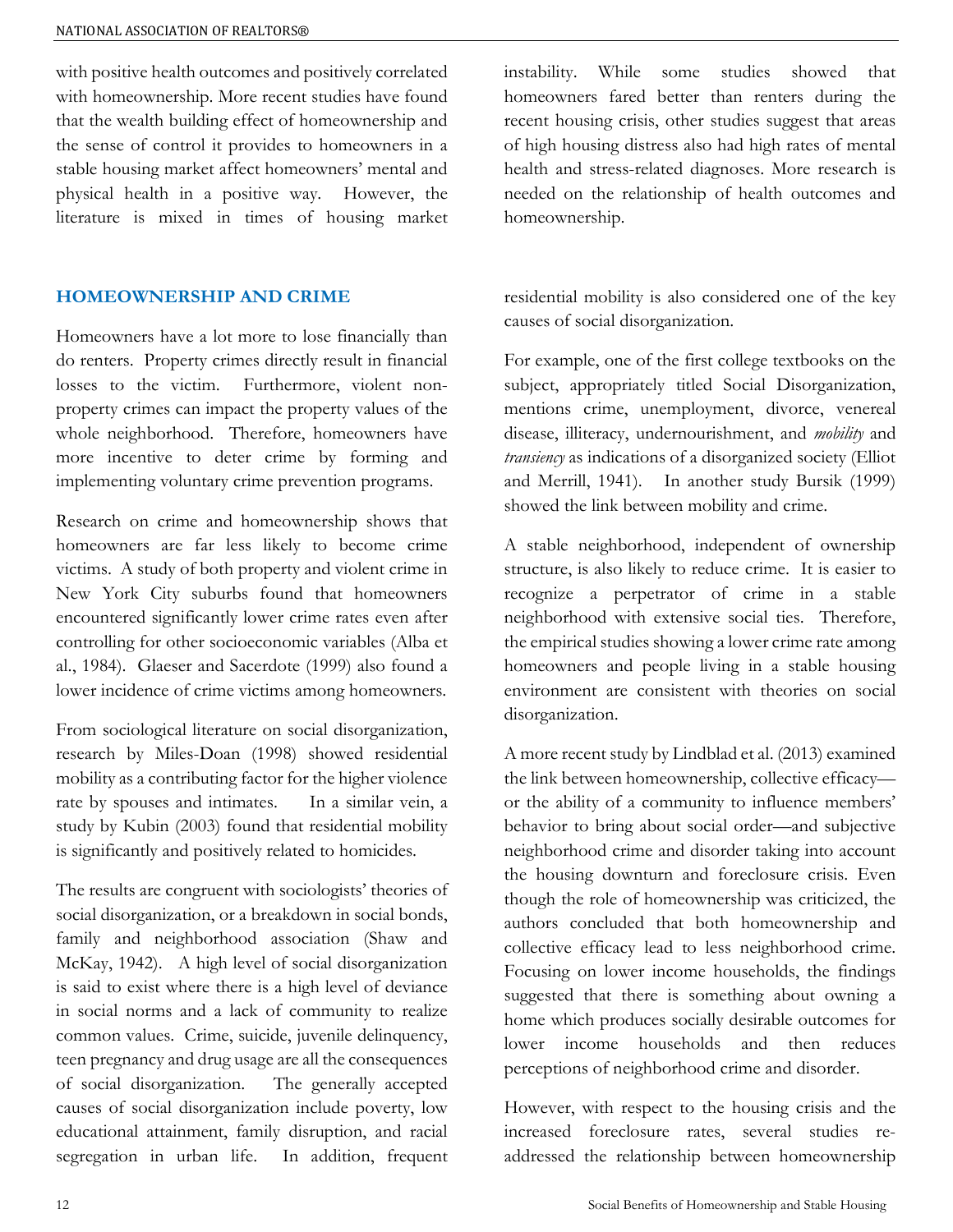and crime examining the effects of foreclosures on neighborhood crime. Goodstein and Lee (2010) analyzed national county-level panel data for the period 2002-2007. They found that counties with a one percentage point increase in foreclosure rates are expected to have a 10 percent higher annual burglary rate in the following year, all else equal. Unfortunately, the large geographic scope of their data is considered to be a limitation of this study since the causal processes may vary within a county.

Focusing on the direct impact of vacancy on crime, Ellen et al. (2013) evaluated the impact of foreclosures

#### HOMEOWNERSHIP AND PUBLIC ASSISTANCE

We found earlier that housing stability lowers teenage pregnancy. There is vast literature on the link between teen pregnancy and the likelihood of receiving public assistance (Sawhill, 1998). Therefore, to the extent that homeownership and stable housing reduce teen pregnancy, one can expect a reduction in the incidence of public assistance among those living in a stable neighborhood.

Furthermore, Page-Adams and Vosler (1997) found that homeowners are better able to adjust after being laid off from a job due to their access to home equity credit lines, and hence, lessening their need for public assistance.

Based on the NY Federal Reserve Survey<sup>6</sup>, 47 percent of homeowners indicated that they used their home equity credit lines to help pay their other debts, such as credit card debt, auto loans, student loans, or medical bills. It seems that homeowners have the advantage of using their home equity lines, and thus, diminishing their need for public assistance.

on crime rates in New York. Using Real Estate Owned (REO) status as a proxy for vacant, they indicated that additional foreclosure leads to an increase in violent crimes on a given blockface of between 1.4 percent and 2.6 percent. Cui and Walsh (2015) also found that while foreclosure alone has no effect on crime, violent rates occurring within 250 feet of foreclosed homes increased by roughly 19 percent once a foreclosed home becomes vacant compared to crimes in less proximate areas (between 250 and 353 feet away). The results show that this effect is estimated to increase with length of vacancy.



Source: Survey of Consumer Expectations, Housing Survey 2016, Federal Reserve Bank of New York.

 $\overline{a}$ 

<sup>6</sup> Survey of Consumer Expectations, Housing Survey 2016, Federal Reserve Bank of New York.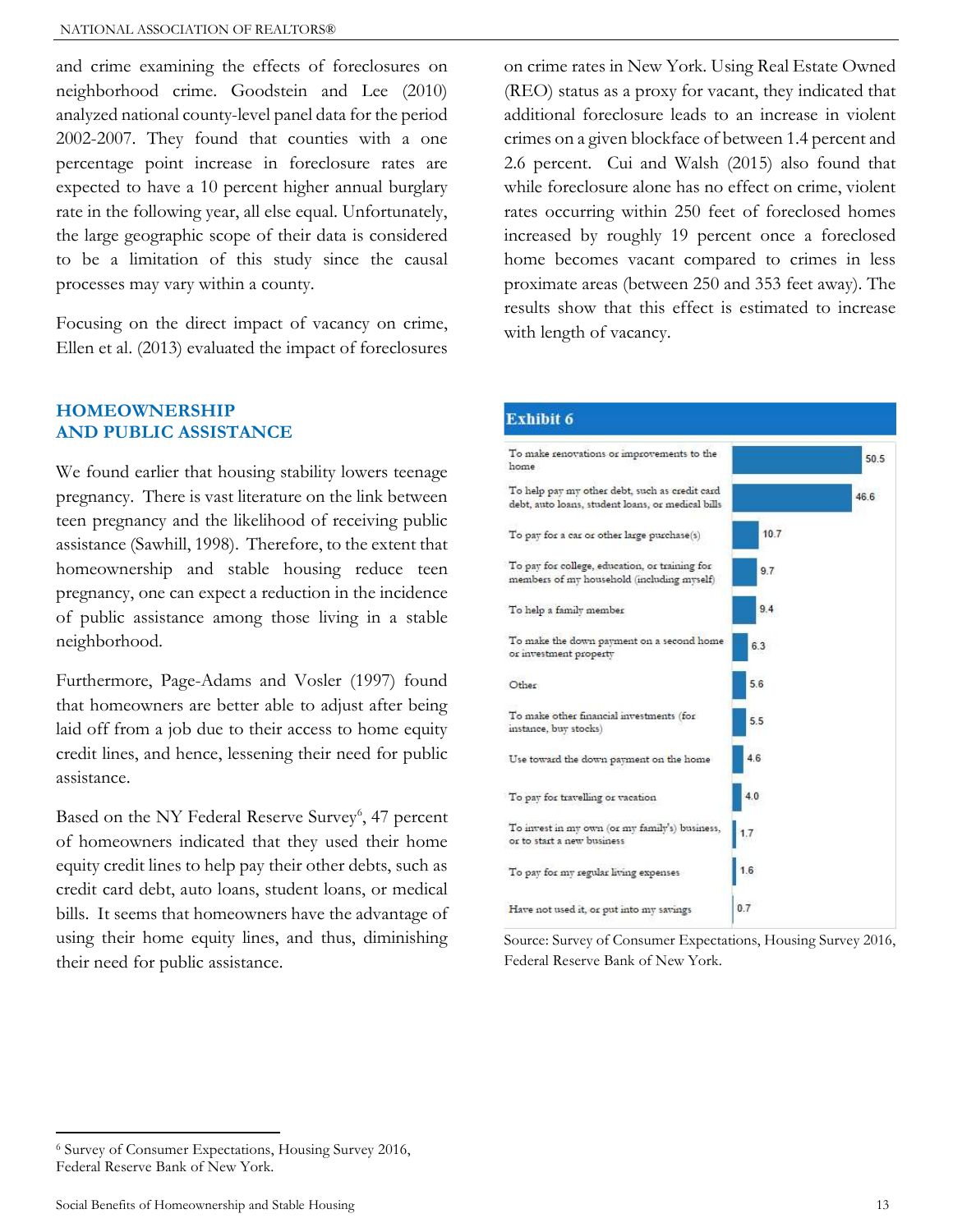## HOMEOWNERSHIP AND PROPERTY MAINTENANCE AND IMPROVEMENT

Another key benefit received by homeowners is the structural quality of their housing (Dietz and Haurin, 2003). However, a well-maintained home not only generates benefits through consumption and safety, but research has shown that high quality structures also raise mental health (Evans et al., 2003).

It is often suggested that owner-occupied housing is better maintained than renter-occupied. In a study by Henderson and Ioannides, the authors argue that landlords cannot distinguish between households that will maintain a rental unit from those that will cause damage. Consequently, landlords charge rents based on the expected level of care that will be taken by renters and households that plan to take care of their dwelling are motivated to become homeowners (Henderson and Ioannides, 1983). Further, homeowners have a financial interest in ensuring that their unit is well-maintained and repaired while mobile households may ignore damage (Galster, 1983). In contrast, Ozanne and Struyk (1976) find that including information about the neighborhood and housing structure in estimating statistical relationships causes the owner-occupancy effect to disappear.

Another early study finds that owner-occupant landlords are more likely to rehabilitate housing dwellings than other rental housing landlords because owners most directly experience the improvements, as opposed to current and future renters or tenants (Mayer, 1981).

Heywood (1997) also finds that income impacts the level of maintenance, with low-income owneroccupants maintaining their homes less than highincome owner-occupants.

When looking at the different effect renters have on maintenance, research compared differences in price appreciation using the repeat sales technique and found some evidence that renter-occupied housing appreciates less than owner-occupied housing (Gatzlaff et al., 1998). Finally, a study by Ioannides (2002) looking at how much neighbors affect each other provides evidence that the maintenance behavior of individual homeowners is influenced by those of their neighbors.

Based on a report by the Joint Center for Housing Studies  $(2015)^7$ , homeowners spent five times more than the amount that renters spent on improvements and maintenance in 2013 (Exhibit 7). Also, homeowner improvement spending accounted for just under 65 percent of the \$300 billion remodeling market. While homeowner improvement spending is still below the 70 percent peak in 2007, there was an increase in spending since 2011. At this level of spending, the home improvement market appears to be returning to its long-term trend. While home prices and equity gains<sup>8</sup> are rising after the recent housing downturn, homeowners spend more in improving their houses. Thus, the positive impact of homeownership on housing quality is expected to be expanded.



Exhibit 7

Source: Joint Center for Housing Studies, H. U. (2015). Improving America's Housing—Emerging Trends in the Remodeling Market.

<sup>8</sup> Equity gain reflects price appreciation only

 $\overline{a}$ 

<sup>7</sup> Joint Center for Housing Studies, H. U. (2015). Improving America's Housing-Emerging Trends in the Remodeling Market.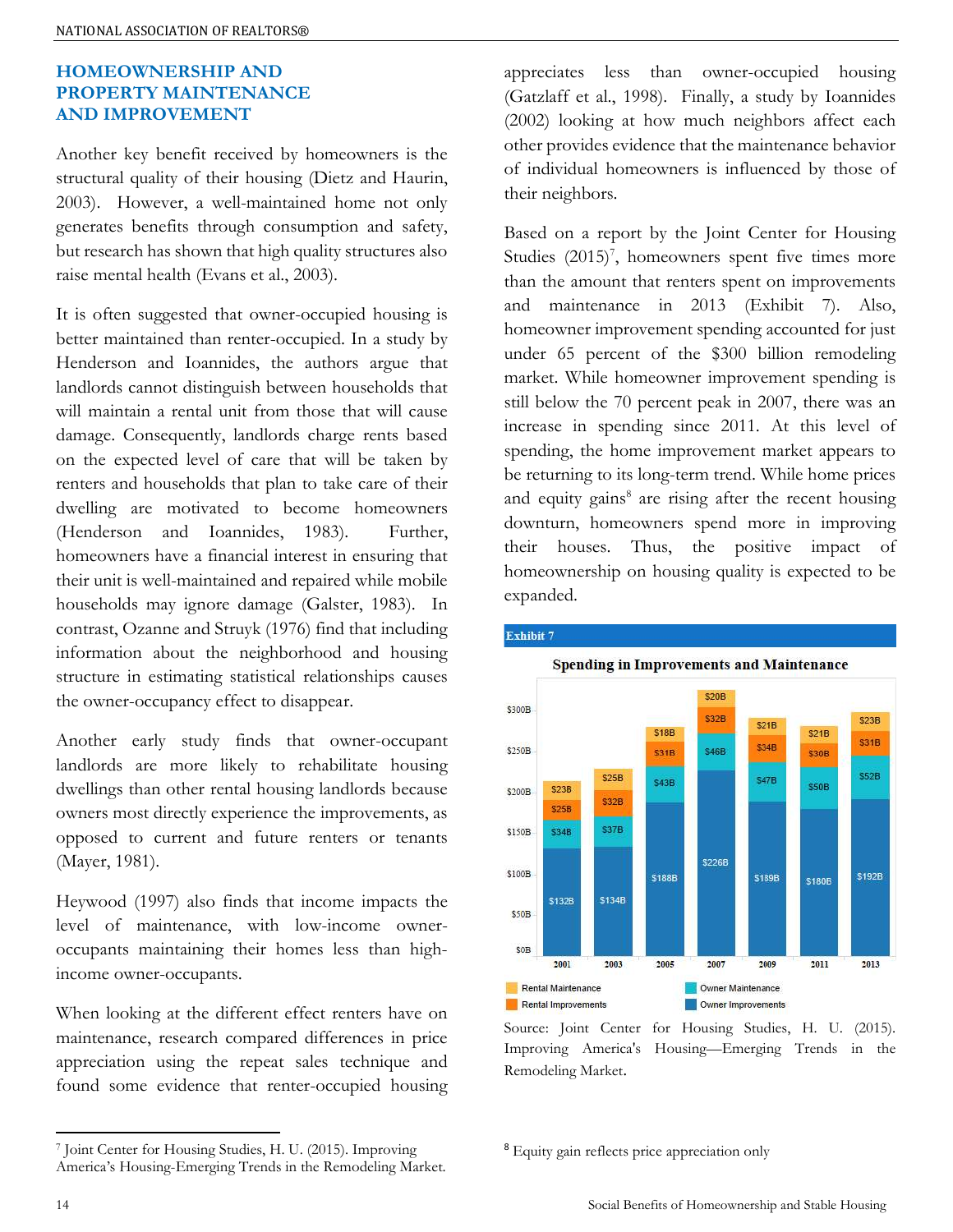#### **CONCLUSION**

Owning a home embodies the promise of individual autonomy and is the aspiration of most American households. Homeownership allows households to accumulate wealth and social status, and is the basis for a number of positive social, economic, family and civic outcomes. 63.7 percent of all U.S. households who own their home currently are enjoying these benefits.

The positive social benefits from homeownership and stable housing are compelling. As this paper has shown, there is evidence from numerous studies that attest to the benefits accruing to many segments of society. Even after considering the effect of the recent housing downturn, many studies found that homeownership still provides a variety of social benefits. Homeownership boosts the educational performance of children, induces higher participation in civic and volunteering activity, improves health care

outcomes, lowers crime rates and lessens welfare dependency.

Owning a home is different from renting. With the home purchase comes the pride of ownership and the sense of belonging in a community where one has a financial stake in the neighborhood. Perhaps homeowners are "happier" just from having achieved the so-called "American Dream"–a sense of accomplishment, a milestone. Also, ownership entails greater individual responsibility. As discussed above, homeownership requires a large (if not the largest) financial outlay of a person's life and often requires the responsibility of a mortgage spanning 30 years. Therefore, it is a long-term commitment, which may alter human psyche and behavior.

Given such an opportunity, public policy makers would be wise to consider the immense social benefits of homeownership for families, local communities and the nation.

#### REFERENCES

Aaronson, D. (2000). A Note on the Benefits of Homeownership. Journal of Urban Economics, 47 (3), 356-369.

- Alba, R., D. Logan, J. R., & Bellair, P.E. (1994). Living with Crime: The Implications of Racial/Ethnic Differences in Suburban Location. Social Forces, 395-434.
- Boehm, T.P., & Schlottmann, A. M. (1999). Does Home Ownership by Parents Have an Economic Impact on Their Children?. Journal of Housing Economics, 8(3), 217-232.
- Bursik, Jr, R. J. (1999). The Informal Control of Crime through Neighborhood Networks. Sociological Focus, 32(1), 85-97.
- Chittleborough, C. R., Taylor, A. W., Baum, F. E., & Hiller, J. E. (2009). Monitoring inequities in self-rated health over the life course in population surveillance systems. American journal of public health, 99(4), 680-689.
- Coffe, H. (2009). Social capital and community heterogeneity. Social Indicators Research, 91(2), 155–170.
- Coffe, H., & Geys, B. (2006). Community heterogeneity: A burden for the creation of social capital?. Social Science Quarterly, 87(5), 1053–1072.
- Cox, K. (1982). Housing Tenure and Neighborhood Activism. Urban Affairs Quarterly, 18, 107-29.
- Cui, L., & Walsh, R. (2015). Foreclosure, vacancy and crime. Journal of Urban Economics, 87, 72-84.
- Currie, J., & Tekin, E. (2015). Is there a link between foreclosure and health?. American Economic Journal: Economic Policy, 7(1), 63-94.
- Diaz-Serrano, L. (2009). Disentangling the housing satisfaction puzzle: Does homeownership really matter?. Journal of Economic Psychology, 30(5), 745-755.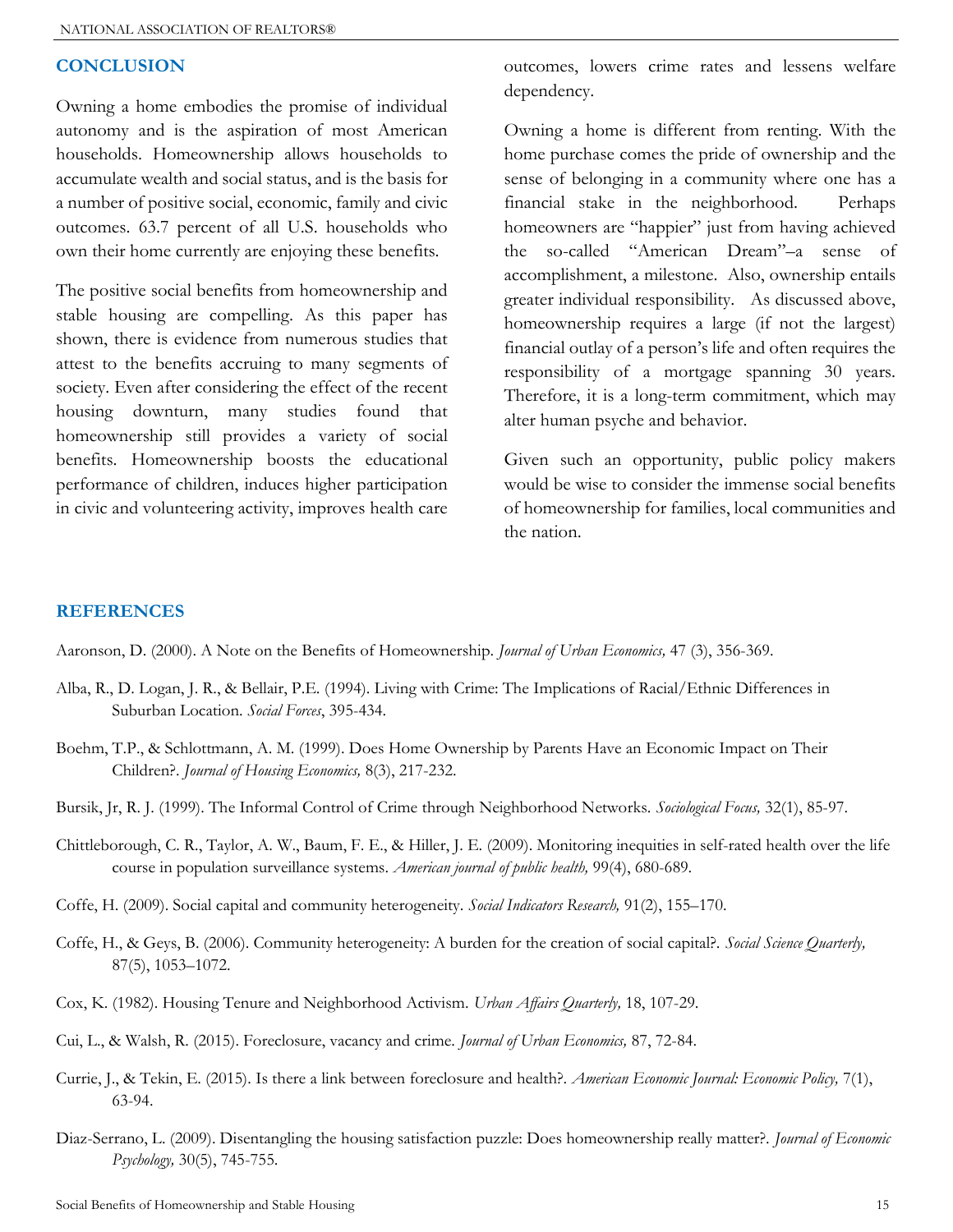- Dietz, R. D., & Haurin, D. R. (2003). The social and private micro-level consequences of homeownership. *Journal of Urban* Economics, 54(3), 401–450.
- DiPasquale, D., & Glaeser, E. L. (1998). Incentives and Social Capital: Are Homeowners Better Citizens?.
- Ellen, I. G., Lacoe, J., & Sharygin, C. A. (2013). Do foreclosures cause crime?. Journal of Urban Economics, 74, 59-70.
- Ellen, I. G., Turner, M. A. (1997). Does neighborhood matter? Assessing recent evidence. Housing Policy Debate, 8(4), 833-866.
- Ellen, I. G., Susin, S., Schwartz, A. E., & Schill, M.. (2001). Do Homeownership Programs Increase Property Value in Low Income Neighborhoods? Low-Income Homeownership.
- Elliot, M. and F. Merrill. (1941). Social Disorganization. Harper.
- Evans, G. W., Wells, N. M., & Moch, A. (2003). Housing and mental health: a review of the evidence and a methodological and conceptual critique. Journal of Social Issues, 59(3), 475-500.
- Finnigan, R. (2014). Racial and ethnic stratification in the relationship between homeownership and self-rated health. Social Science  $\mathcal{O}$  Medicine, 115, 72-81.
- Galster, G. C. (1983). Empirical evidence on cross-tenure differences in home maintenance and conditions. Land Economics, 59(1), 107–113.
- Galster, G. C. (1987). Homeowners and neighborhood reinvestment. Duke University Press.
- Gatzlaff, D.H., Green, R.K., & Ling, D.C. (1998). Cross-tenure differences in home maintenance and appreciation. Land Economics, 328–342.
- Glaeser, E. L., & Sacerdote, B. (1999). Why is there more crime in cities?. Journal of Political Economy, 107(S6), S225-S258.

Goodstein, R., & Lee, Y. Y. (2010). Do Foreclosures Increase Crime?.

- Green, R. K., & White, M. J. (1997). Measuring the Benefits of Homeowning: Effects on Children. Journal of Urban Economics 41(3), 441-461.
- Green, R. K., Painter, G., & White, M. J. (2012). Measuring the Benefits of Homeowning: Effects on Children Redux.
- Grinstein-Weiss, M., Shanks, T. R. W., Manturuk, K. R., Key, C. C., Paik, J. G., & Greeson, J. K. . (2010). Homeownership and parenting practices: Evidence from the community advantage panel. Children and youth services review, 32(5), 774-782.
- Hamoudi, A., & Dowd, J. B. (2013). Physical health effects of the housing boom: Quasi-experimental evidence from the health and retirement study. American journal of public health, 103(6), 1039-1045.
- Hanushek, E. A., Kain, J. F., & Rivkin, S. G. (1999). The Cost of Switching Schools.
- Harkness, J., & Newman, S. (2003). Differential effects of homeownership on children from higher- and lower-income families. Journal of Housing Research, 14(1), 1.
- Harkness, J., & Newman, S. J. (2003). Effects of Homeownership on Children: The Role of Neighborhood Characteristics and Family Income.
- Haurin, D. R., Herbert, C. E., & Rosenthal, S. S. (2007). Homeownership Gaps Among Low-Income and Minority Households. Cityscape, 5-51
- Haurin, D. R., Parcel, T. L., & Haurin, R.. J. (2001). The Impact of Homeownership on Child Outcomes. Low-Income Homeownership Working Paper Series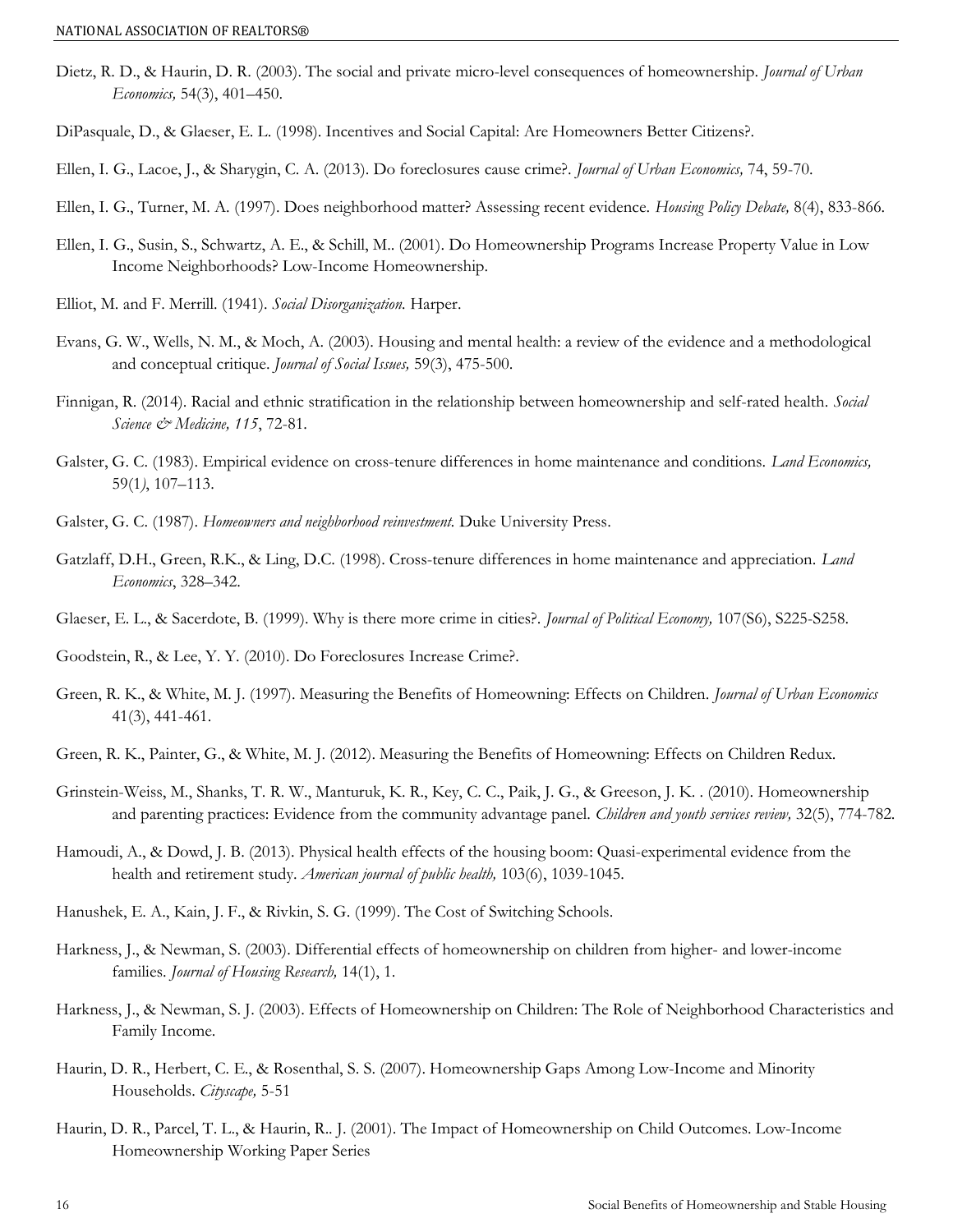Henderson, J. V., & Ioannides, Y. M. (1983). A model of housing tenure choice. American Economic Review, 73(1), 98–113.

- Heywood, F. (1997). Poverty and disrepair: challenging the myth of ignorance in private sector housing. Housing Studies, 12(1), 27–46.
- Ioannides, Y. M. (2002). Residential neighborhood effects. Regional Science and Urban Economics, 32(2), 145-165.

Joint Center for Housing Studies, H. U. (2015). Improving America's Housing—Emerging Trends in the Remodeling Market. Boston.

- Krieger, J., & Higgins, D. L. (2002). Housing and health: time again for public health action. *American journal of public health,* 92(5), 758-768.
- Kubrin, C. E. (2003). Structural Covariates of Homicide Rates: Does Type of Homicide Matter?. Journal of Research in Crime and Delinquency, 40(2),139-170.
- Lindblad, M. R., & Quercia, R. G. (2015). Why is homeownership associated with nonfinancial benefits? A path analysis of competing mechanisms. Housing Policy Debate, 25(2), 263-288.
- Lindblad, M. R., Manturuk, K. R., & Quercia, R. G. (2013). Sense of community and informal social control among lower income households: The role of homeownership and collective efficacy in reducing subjective neighborhood crime and disorder. American journal of community psychology, 51(1-2), 123-139.
- Manturuk, K, Lindblad, M., & Quercia, M. (2010). Friends and Neighbors: Homeownership and Social Capital Among Lowto Moderate-Income Families. Journal of Urban Affairs, 32(4), 471-488.
- Manturuk, K. R. (2012). Urban homeownership and mental health: mediating effect of perceived sense of control. City  $\dot{\mathcal{C}}$ Community, 11(4), 409-430.
- Manturuk, K., Riley, S., & Ratcliffe, J. (2012). Perception vs. reality: The relationship between low-income homeownership, perceived financial stress, and financial hardship. Social science research, 41(2), 276-286.
- Mayer, N. S. (1981). Rehabilitation decisions in rental housing: an empirical analysis. *Journal of Urban Economics*, 10(1), 76–94.
- McCabe, B. J. (2013). Are Homeowners Better Citizens? Homeownership and Community Participation in the United States. Social Forces, 91(3), 929-954.
- Menzel, N. N., Moonie, S., & Thompson-Robinson, M. (2011). Health effects associated with foreclosure: a secondary analysis of hospital discharge data. ISRN Public Health, 2012.
- Miles-Doan, R. (1998). Violence Between Spouses and Intimates: Does Neighborhood Context Matter? Social Forces, 77(2), 623-645.
- Mohanty, L. L., & Raut, L. K. (2009). Home Ownership and School Outcomes of Children: Evidence from the PSID Child Development Supplement. The American Journal of Economics and Sociology. 68(2), 465-489.
- Ozanne, L. J., & Struyk, R. J. (1976). Housing from the existing stock: comparative economic analyses of owner occupants and landlords. Urban Institute.
- Page-Adams, D., and N. Vosler. (1997). Homeownership and Well-Being Among Blue-Collar Workers. Center for Social Development Working Paper, (97-5).
- Penn, D. (2009). Financial well-being in an urban area: an application of multiple imputation. Applied Economics, 41(23), 2955-2964.
- Rohe, W. M., & Stegman, M. A. (1994). The effects of homeownership: On the self-esteem, perceived control and life satisfaction of low-income people. Journal of the American Planning Association, 60(2), 173-184.